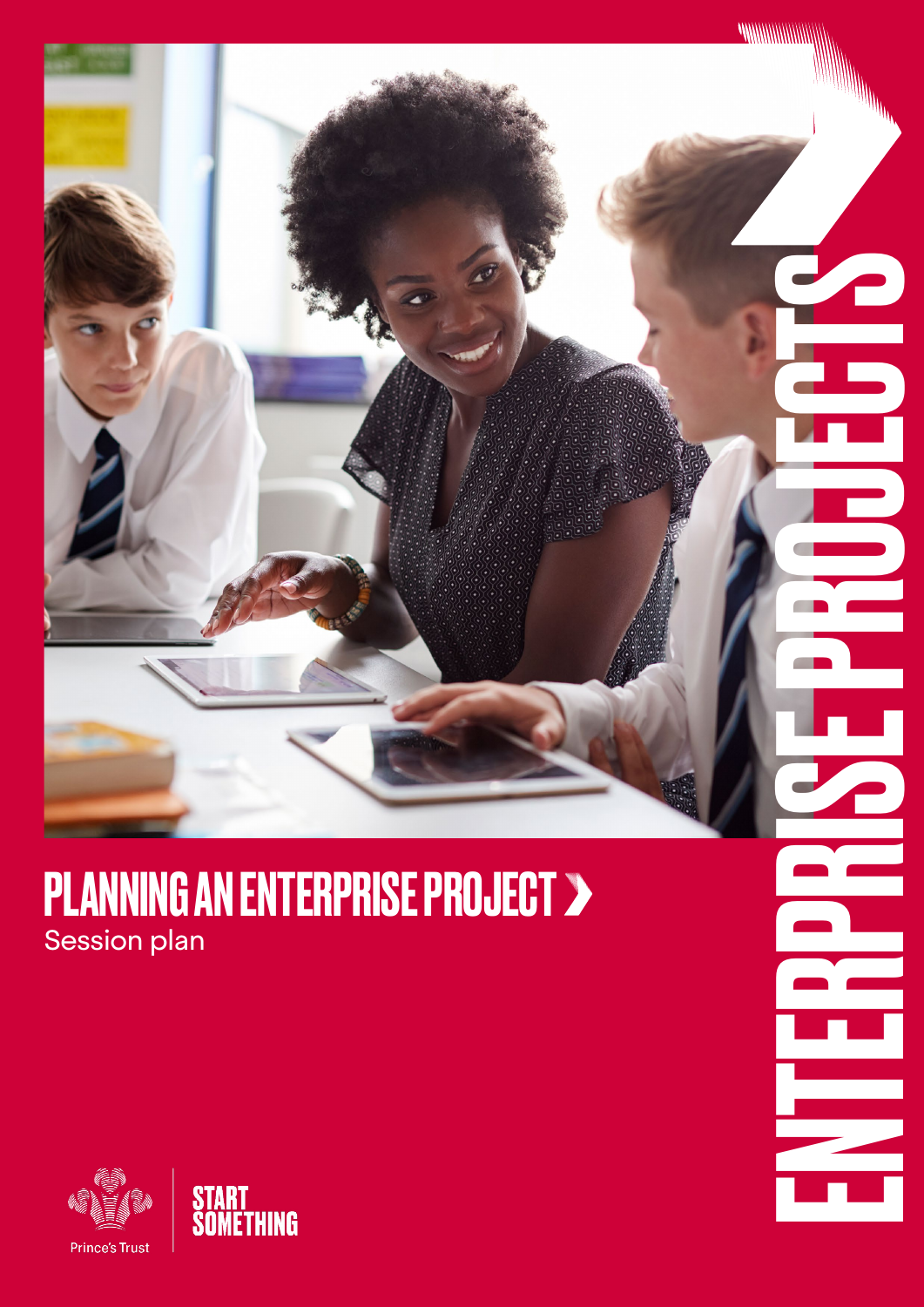### **AT A GLANCE >**

This session is the second in the 'Undertaking an Enterprise Project' unit. In this session, learners will start to develop ideas for their own enterprise project. They will weigh up the strengths and weaknesses of different enterprise ideas and plan how they will carry their project out.



#### CURRICULUM LINKS

- $\checkmark$  PSHE curriculum: Enterprise (England)
- Career Education Standards 1, 1, 4, 7 (Scotland)
- $\checkmark$  Learning for life and work: Employability (Northern Ireland)
- $\checkmark$  Enterprise (Wales)



#### LLN OPPORTUNITIES

- Setting deadlines and scheduling time
- $\checkmark$  Calculating costs for the enterprise project



- Planning guidance worksheet
- $\blacktriangleright$  Enterprise project plan worksheet
- $\blacktriangleright$  Planning an enterprise project presentation
- Internet access (preferable)



#### **QUALIFICATION OPPORTUNITIES**

 $\vee$  Undertaking an Enterprise Project - LO: Be able to plan for an enterprise project





## LEARNING OUTCOMES

- $\checkmark$  Identify the strengths and weaknesses of different enterprise ideas
- $\vee$  Understand and plan for what is needed to undertake an enterprise project

### **ACTIVITIES >**

| $\frac{ABC}{123}$                                                                                                                                       | <b>ACTIVITY</b>            | <b>TIME</b>   | <b>PAGE</b>             |  |
|---------------------------------------------------------------------------------------------------------------------------------------------------------|----------------------------|---------------|-------------------------|--|
| LLN OPPORTUNITIES<br>$\checkmark$ Setting deadlines and<br>scheduling time<br>$\checkmark$ Calculating costs for the<br>enterprise project<br>MATERIALS | Introduction               | 10 minutes    | 03                      |  |
|                                                                                                                                                         | Your enterprise project    | 20 minutes    | $\underline{05}$        |  |
|                                                                                                                                                         | Optional: Market research  | Dependent     | 07                      |  |
|                                                                                                                                                         | <b>Tasks and resources</b> | 20-25 minutes | <u>09</u>               |  |
|                                                                                                                                                         | Pricing                    | 15-20 minutes | $\overline{\mathbf{u}}$ |  |
|                                                                                                                                                         | Wrap up                    | 5-10 minutes  | <u> 13</u>              |  |
|                                                                                                                                                         |                            |               |                         |  |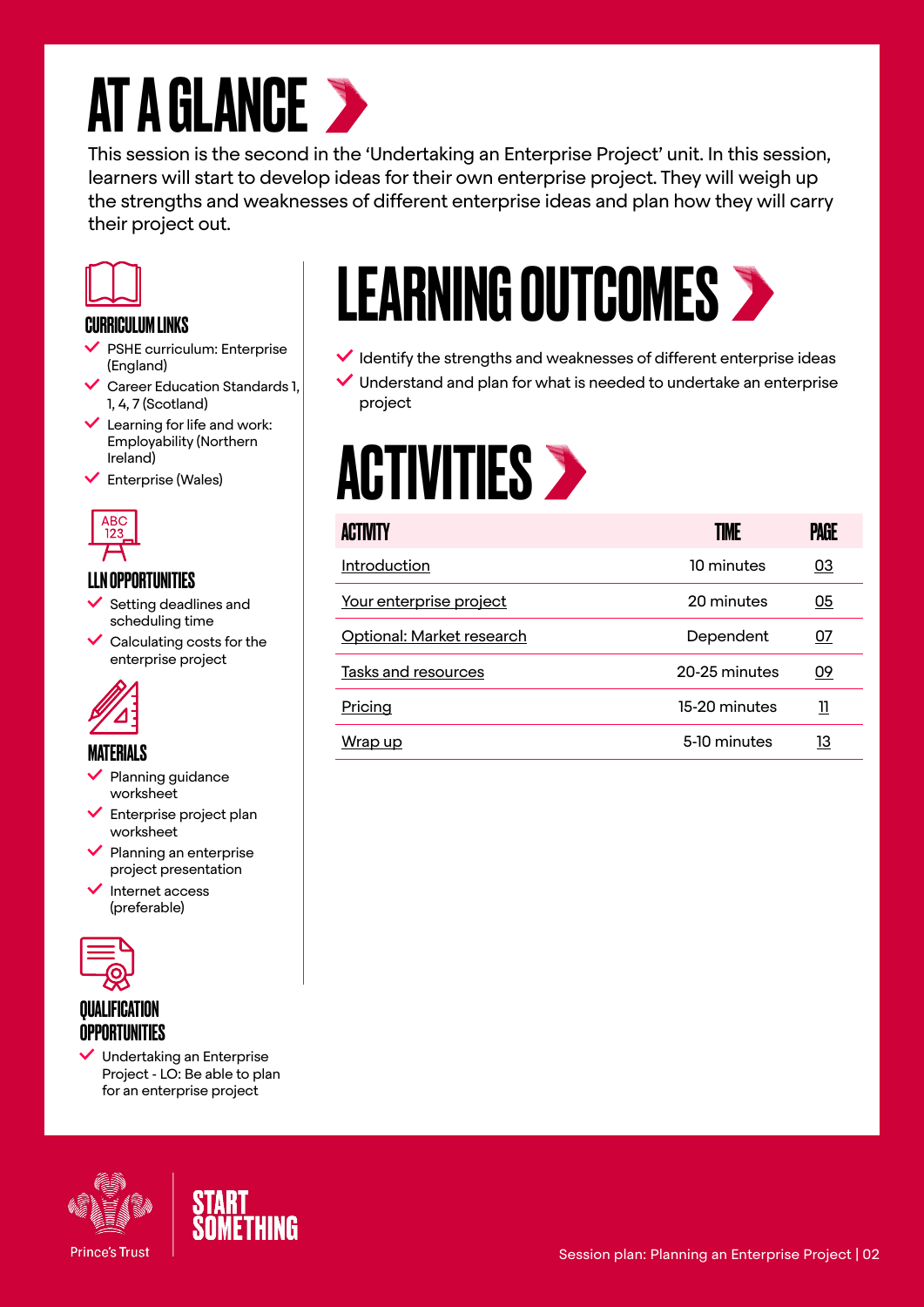## <span id="page-2-0"></span>INTRODUCTION >



10 minutes



MATERIALS  $\vee$  Pens and paper

### **ACTIVITY STEPS >**

1. Start by checking learners' understanding from the previous session. Can they remember what entrepreneur and enterprise mean?

Enterprise: Essentially, a business

Entrepreneur: Somebody who runs a business, they are usually someone who has the skills, passion and risk-taking abilities to do so successfully

- 2. Remind learners that there are lots of enterprises that sell different products or services. You could ask them to recall what enterprise they researched in the previous session and what product or service it offers.
- 3. Tell learners that one industry is sportswear and sports goods. As a whole group, create a mind map of all the different products a sportswear or sports goods enterprise could sell. Record their ideas on a whiteboard/flipchart.

Suggested answers:

- **Trainers**
- Tennis rackets
- Yoga mats
- **Swimwear**
- **Footballs**
- 4. Divide the learners into small groups or pairs and allocate them one of the industries below or any other that you can think of. Tell learners that they will be creating a similar mind map of all the products or services they can think of that an enterprise could sell in that industry.

Industries:

- Food and drink, e.g., frozen meals, catering, take away delivery, fresh juices, homemade dishes
- Homeware, e.g., bed linen, rugs, glasses, candlesticks, sofas, beds
- Tech, e.g., smartphones, internet service, online gaming, smart fridges



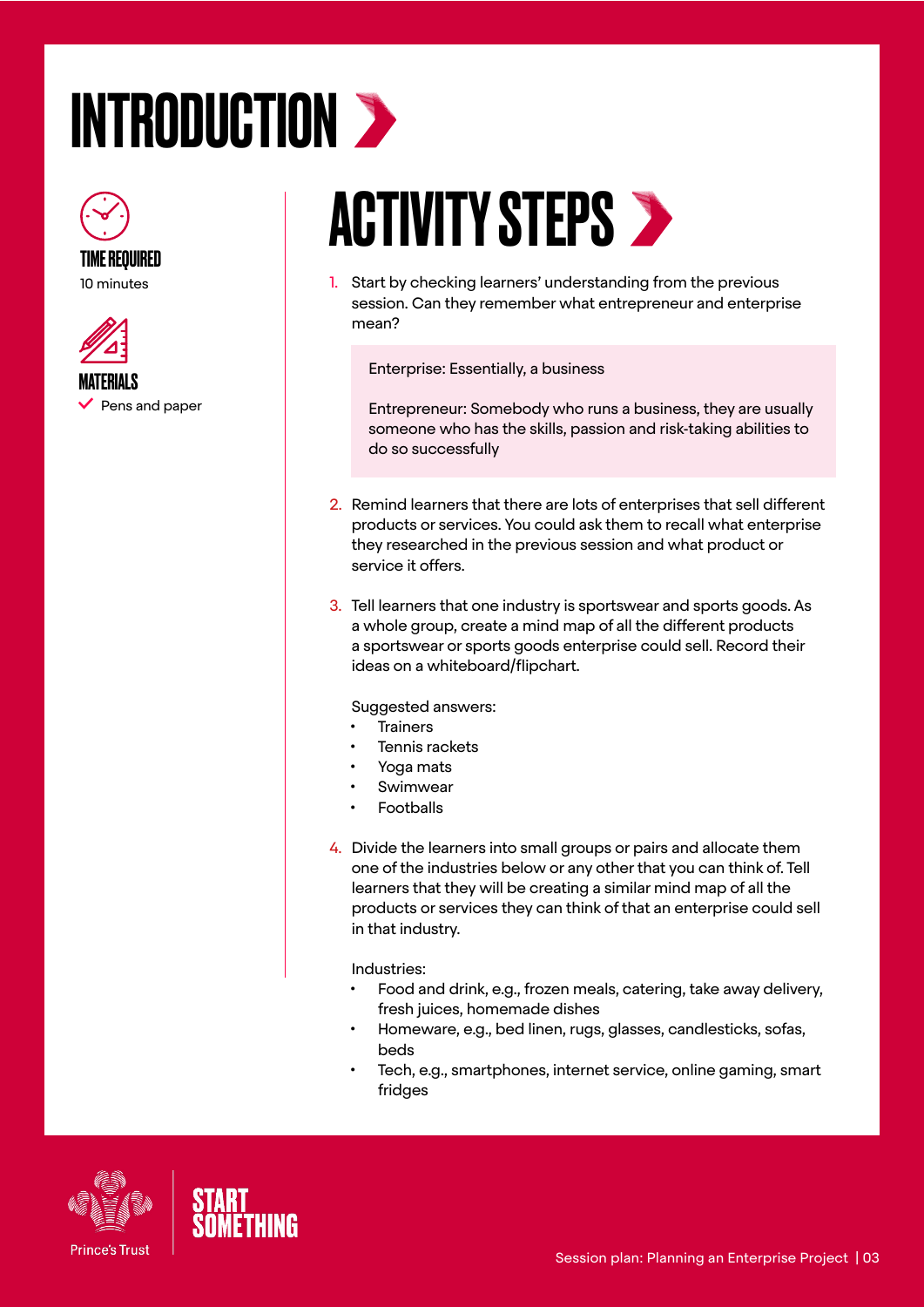- Entertainment, e.g., film streaming services, theatre shows, music gigs
- Pets, e.g., vet care, pet grooming, collars, beds
- 5. After a few minutes, encourage groups to share with everyone else the different product or service ideas they thought of for their industry.



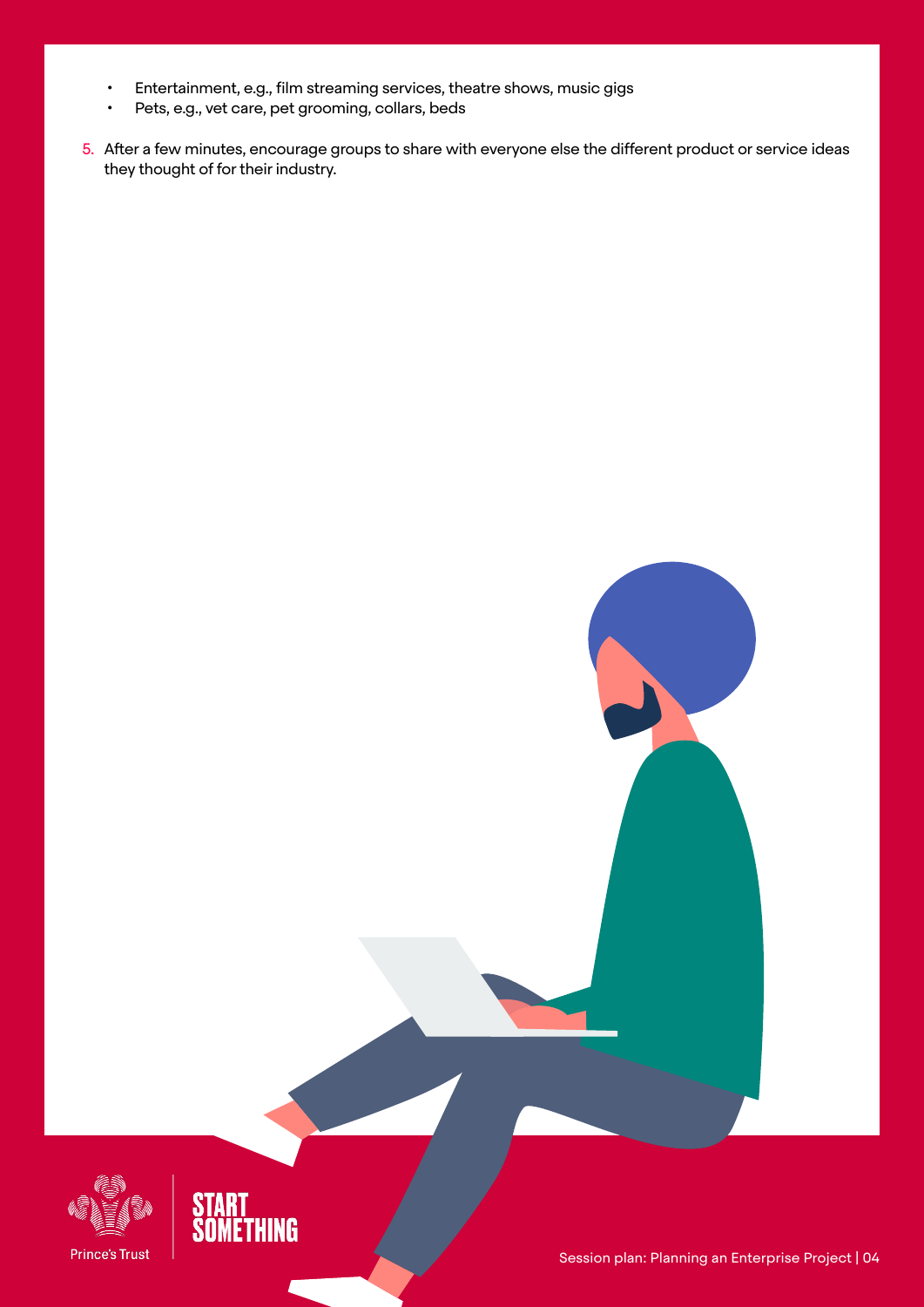### <span id="page-4-0"></span>YOUR ENTERPRISE PROJECT >

If your learners are working towards the qualification, this activity could help evidence their understanding of the assessment criteria listed in the qualification opportunities section below. Please note, if your learners are working towards Entry Level 3/SCQF Level 3, they only need to list the strengths and weaknesses of one enterprise project idea.



#### TIME REQUIRED 20 minutes



#### MATERIALS

- Planning guidance worksheet
- Enterprise project plan worksheet
- Planning an enterprise project presentation



#### QUALIFICATION OPPORTUNITIES

The strengths and weaknesses of potential enterprise project idea(s)

### **ACTIVITY STEPS >**

1. Tell the learners that they will be coming up with their own enterprise ideas and will have to decide what industry they would like it to be in. Explain that the ideas have to be realistic and something they can actually offer or sell themselves.

It might be helpful to run through some ideas of enterprise projects that Achieve clubs have done in the past (these are also listed on the 'Planning an enterprise project' presentation):

- Baking and selling cakes
- Washing cars
- Making and selling greeting cards
- Crocheting poppies for Remembrance Day
- Selling produce from an allotment in their setting's farm shop
- Supplying produce to a community foodbank

It is worth flagging that not all the enterprise ideas have to be ones that make money. Like the last example, they can be social enterprises. A social enterprise is a business that helps a charitable cause through their product or service, or one that donates its profits to a cause.

2. In their project groups (or individually if they are undertaking the project alone), encourage learners to come up with 2-3 enterprise project ideas they might be interested in undertaking.

Encourage learners to use the 'Planning guidance' worksheet to help them think of some ideas.

3. After learners have come up with their ideas, explain that they need to narrow it down and choose 1 that will become their enterprise project. Tell the learners that a good way to help them decide is to write down the strengths and weaknesses of each idea.

Before learners do this, it would be a good idea to model an example to them. Select a project idea or come up with your own, and as a group come up with strengths and weaknesses, e.g.,



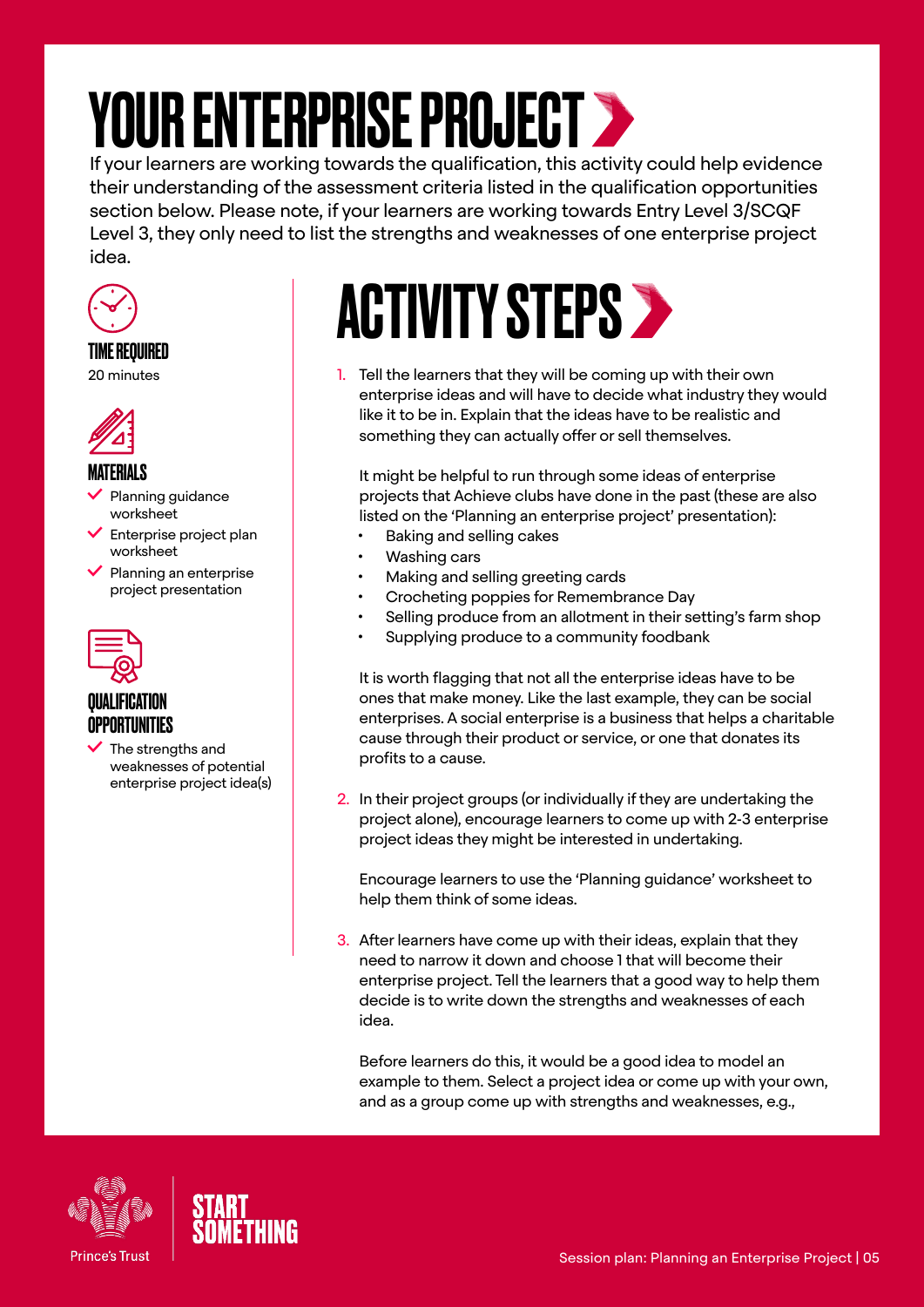strengths may be that it helps a good cause or is a trending or relevant product/service and a weakness may be that it will be too expensive or difficult to create or source the product

- 4. Once you are sure the learners are clear on what the different strengths and weaknesses may be, encourage them to fill out the relevant section in the 'Enterprise project plan' worksheet. After 5-10 minutes, ask them to feedback some of the strengths and weaknesses they listed.
- 5. Tell the learners that using the strengths and weaknesses, they will now have to decide what their enterprise project will be. Circulate between the groups and ensure that nobody picks a project idea that is not feasible. Once you are sure the ideas can all be carried out, ask them to record their enterprise project on the 'Enterprise project plan' worksheet.



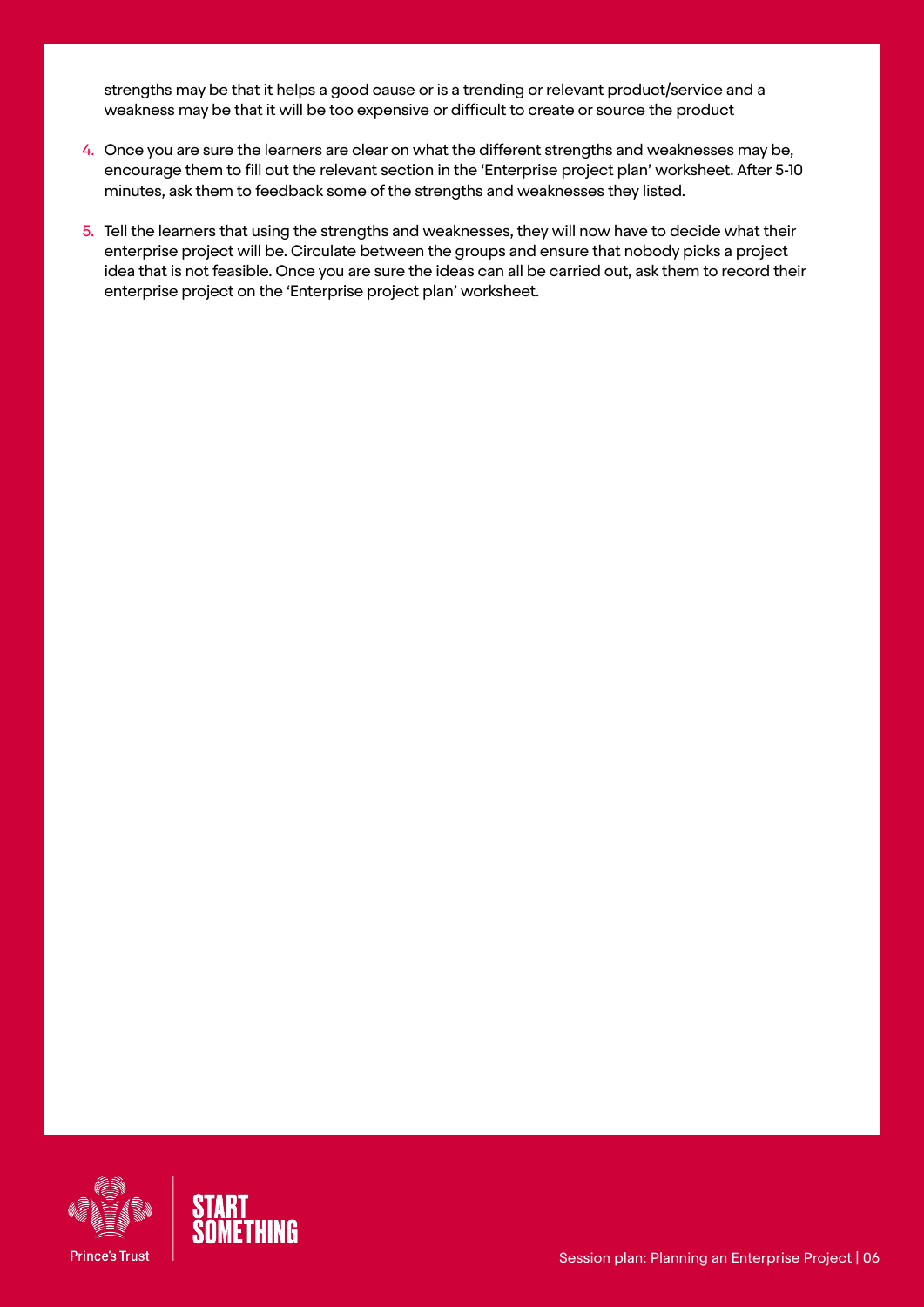### <span id="page-6-0"></span>OPTIONAL: MARKET RESEARCH

This activity has been designed for learners that are working towards Level 2/SCQF Level 5 of the qualification. However, if you think it would benefit and/or be of interest to your learners, they can also undertake this task.



TIME REQUIRED

Dependent on how research is undertaken



#### **MATFRIALS**

- Internet access (preferable)
- Enterprise project plan worksheet
- $\blacktriangleright$  Planning an enterprise project presentation



#### *OUALIFICATION* OPPORTUNITIES

 $\checkmark$  Contribute to undertaking market research for the chosen enterprise project

### ACTIVITY STEPS >

1. Tell the learners that one thing entrepreneurs do before starting their enterprise is undertake market research.

Market research is when you find out about:

- What similar enterprises already exist
- Who the target audience/customers for your product/service are and what they want and need
- Price: what do similar enterprises charge for the product/ service?
- Place: where they sell the product/service, e.g. locations but also whether they sell online, what the physical locations are like, etc.
- Product: what are the products/services similar enterprises sell like? What is the quality? What is the design?
- Promotion: how do similar enterprises promote/market their product/service?

Please note: this information is also listed on the 'Planning an enterprise project' presentation so that you can show your learners.

- 2. Explain that they will have to undertake market research before beginning their enterprise project. Ask the learners why they think it is important they do this. You should ensure they understand that undertaking market research will help them ensure their enterprise is successful, e.g., they sell it at the right price, they target the right customers, etc.
- 3. Direct learners back to their 'Enterprise project plan' worksheet and tell them they will be filling out the 'market research' section with their findings.

There are different categories they will need to find information for. If they are working in groups, each member could research and complete a different category.



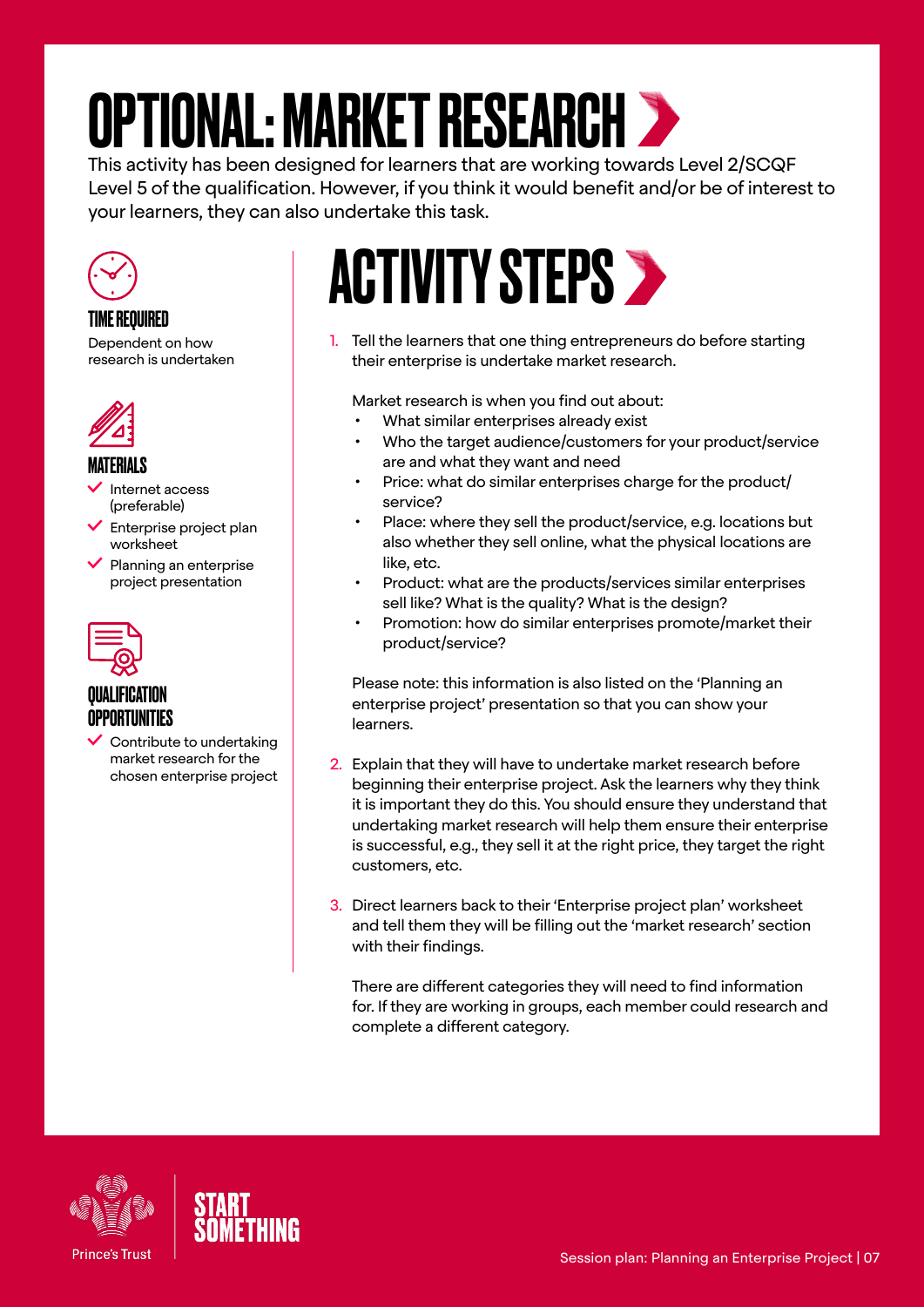It would be preferable for the learners to have access to the internet to complete this task, however if it isn't possible then they could use their knowledge of local enterprises in the same industry or, with the correct permissions, they could explore their local area, visit local businesses, create questionnaires, talk to potential customers, etc.

4. Once sufficient time has been given for the market research, encourage learners to feedback their findings to the rest of their group or to the wider group. They should discuss and record how their findings will determine what they do in their enterprise project, e.g., did they find out that the best place to sell their product/service is in a particular area of the town? Do they know what price to sell their product/service as most similar enterprises all sell around the same price?



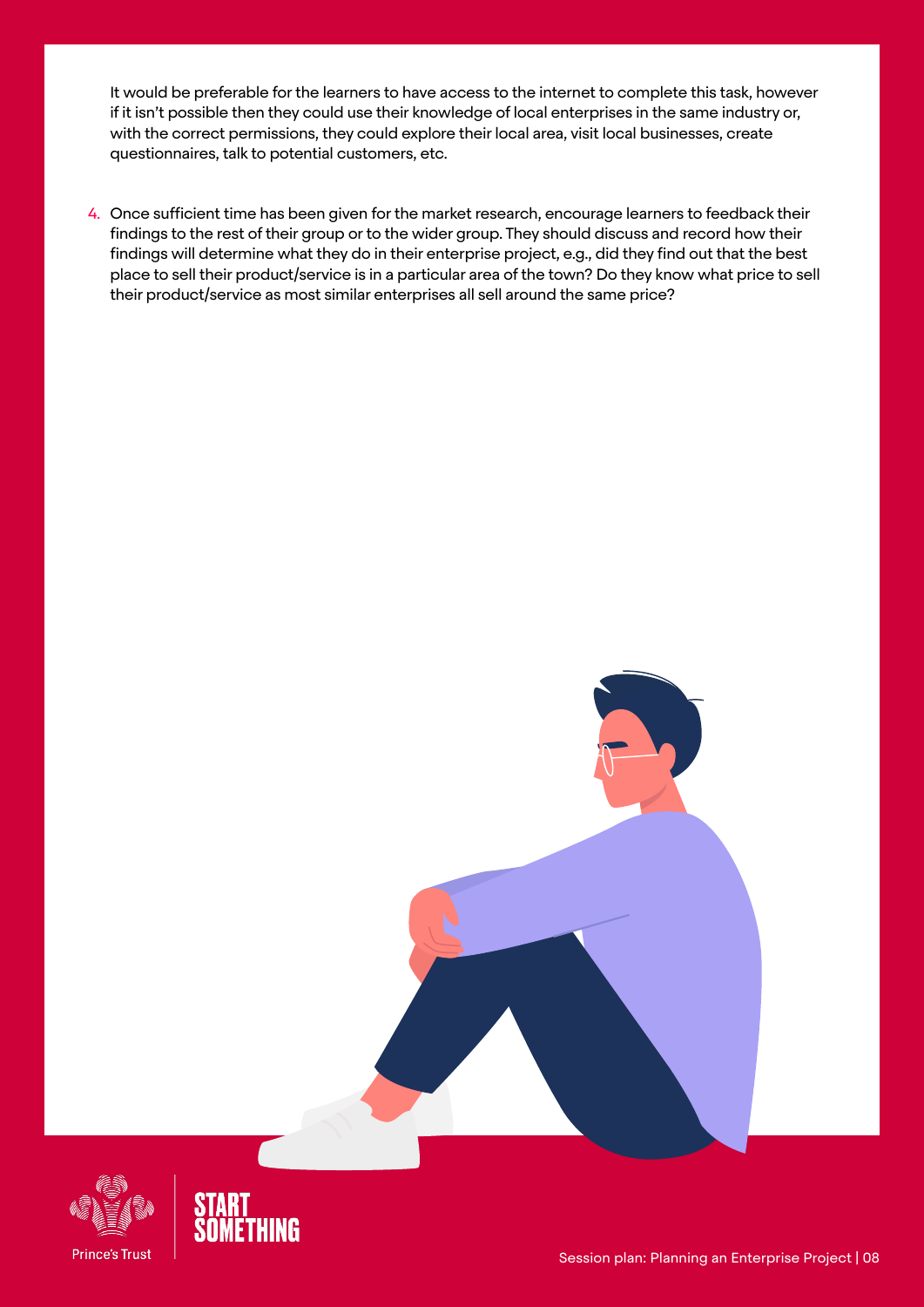### <span id="page-8-0"></span>TASKS AND RESOURCES

If your learners are working towards the qualification, this activity could be used to help evidence their understanding. If learners are working towards Level 2/SCQF Level 5, they will have to create a timeline with tasks and resources listed, rather than just a list.



TIME REQUIRED 20-25 minutes



#### MATERIALS

- Enterprise project plan worksheet
- $\vee$  Planning an enterprise project presentation



#### QUALIFICATION OPPORTUNITIES

 Tasks and resources needed for the chosen enterprise project

### **ACTIVITY STEPS >**

1. Explain that a number of steps need to be completed before the enterprise project begins. This includes getting the resources needed and completing certain tasks, e.g., promoting their enterprise to target customers (i.e. marketing), finding a location to sell their product or service, etc.

Show the learners the slides in the 'Planning an enterprise project' presentation that show an example of an enterprise project idea and what they needed to do and get before they started

- 2. Firstly, learners need to agree on 2 things:
	- What are the goals of their enterprise project?
	- What are the tasks that need doing?

Once they have agreed on this, they should list the tasks in the relevant section of the 'Enterprise project plan' worksheet. It might be helpful if they put a date the task needs to be done by. Learners working towards Level 2/SCQF Level 5 need to ensure they include dates.

The groups should also allocate tasks to different members. Remind them that they should try and align this with their interests and/or skills, but it doesn't matter if it doesn't work out exactly like this as it's an opportunity for everyone to develop new skills!

- 3. Secondly, using the relevant section of the 'Enterprise project plan' worksheet, learners should discuss and record what resources are needed. To help them do this, they should look at the tasks they just wrote down and discuss what resources are needed to complete each task (there is an example in the table on the worksheet). At this stage, it might be helpful to record:
	- How much each resource costs (in the resource column)
	- Where they can get each resource including items they may be able to make themselves or they might already have (in the task column)



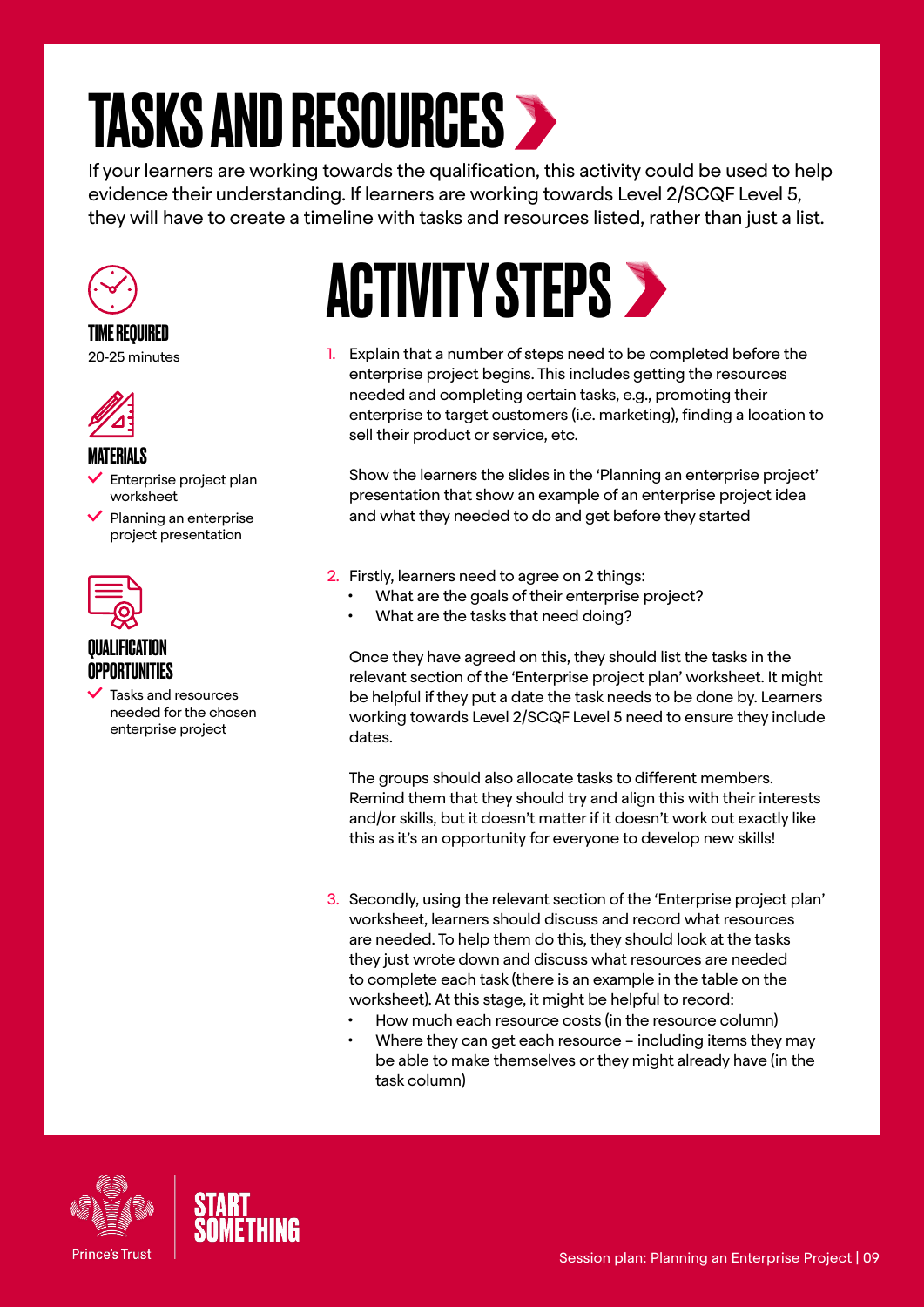- Who is responsible for getting what resource (in the task column)
- If there is anyone who could help them get the resources, e.g., someone from the local community or a local businessperson (in the task column)

If the learners are working towards Level 2/SCQF Level 5, they need to include when they plan to get the resources.

4. Check the tasks and resources each group have written down, ensuring there is nothing missing or nothing unrealistic or unfeasible included. You may have to check in between now and the project to ensure the groups are all on track.



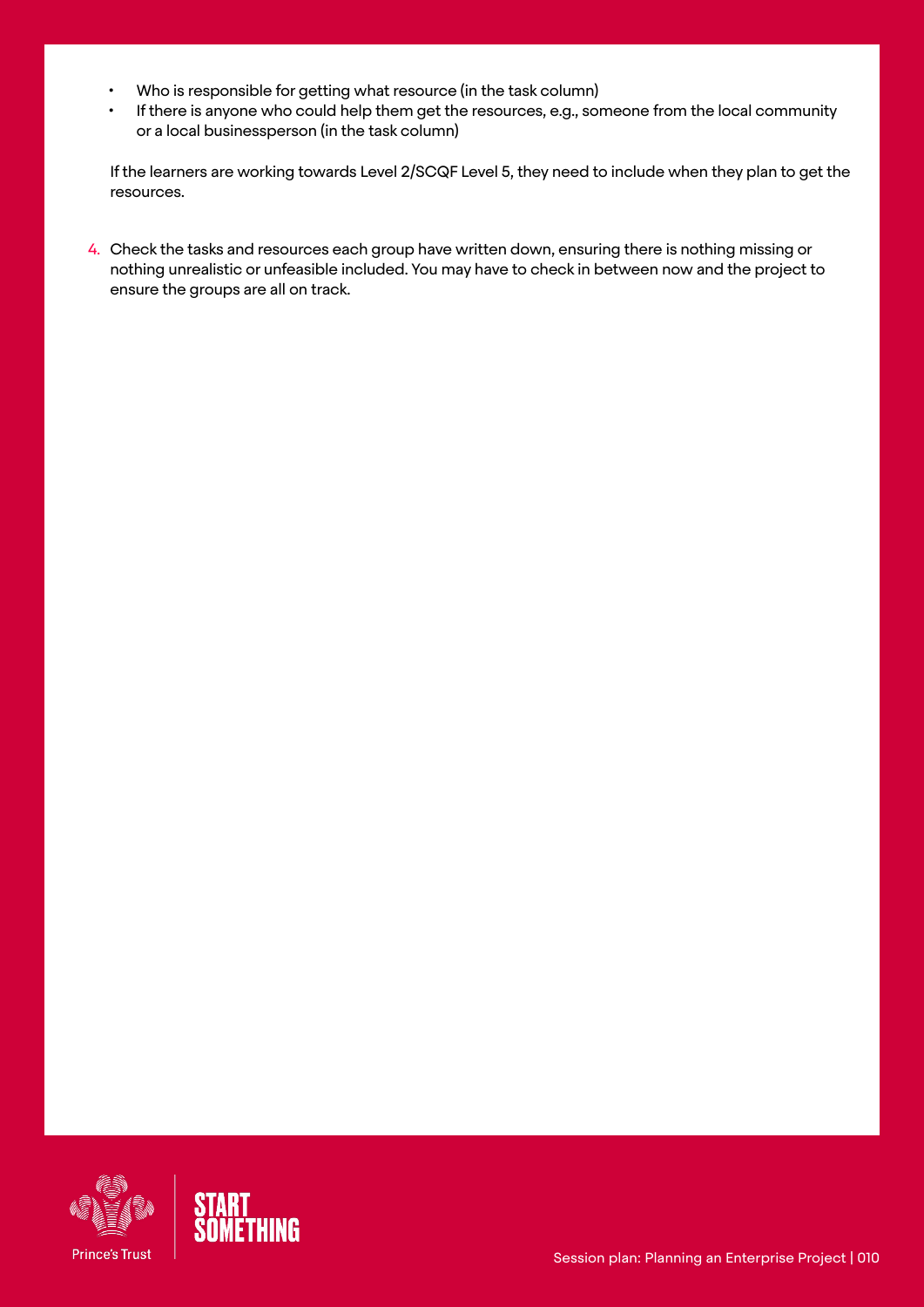<span id="page-10-0"></span>

If your learners are working towards the qualification, this activity could be used to help evidence their understanding. If learners are working towards Entry Level 3/SCQF Level 3 this task is not compulsory, however it may help them prepare for their enterprise project.



TIME REQUIRED 15-20 minutes



#### MATERIALS

 Enterprise project plan worksheet



#### *OUALIFICATION* OPPORTUNITIES

 How much you will charge for products or services

# **ACTIVITY STEPS >**

- 1. Explain to learners that one of the main aims of an enterprise is to make a profit (money left over after all costs are paid for). Remind learners that social enterprises don't necessarily aim to make a profit but if they do, they donate it to a charitable cause.
- 2. Tell the learners that one key thing they need to do to make a profit is to ensure they price their product or service correctly. If their price is too low, it won't cover the costs of the project, and if it's too high, it might be too expensive for potential customers.
- 3. Explain that the first step to determine the price of their product or service, is to look at the resource list they made in the last activity. They should check how many of each item they need and how much they cost. This will help them calculate how much money they need to cover their costs.

You may need to support learners with the maths here. For example, how the cost of single items should be multiplied by the number they need.

Remind the learners to check if there is any way they can save money by getting someone to help with their project, e.g. donations from a local business, using someone's kitchen (if baking/cooking etc.) or getting to use a venue for free.

4. Next, based on the costs they have calculated, they need to decide how much they should charge. If their project is a social enterprise and doesn't require a profit, they may want to charge enough just to cover the costs. However, you might still want to encourage them to charge slightly more and then donate the profit to a cause.

There are lots of ways to determine the right price once the costs are known, but for this project it might be a good idea for each group to decide a figure they would like to reach and then



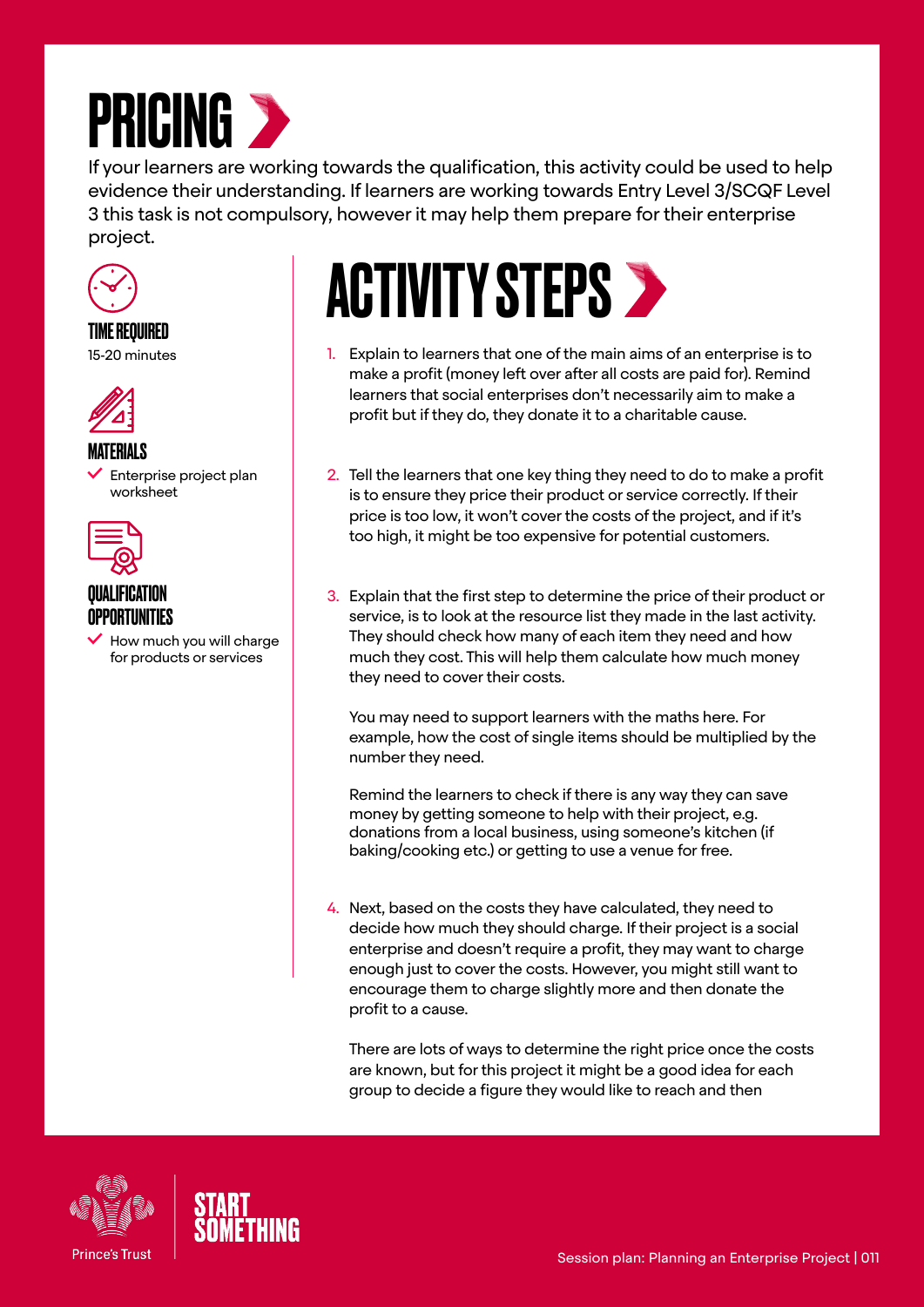calculate how much their product/service would have to be priced (minus the cost) to achieve it.

They will also need to ensure the price is realistic and what customers will expect to pay based on what businesses charge for similar products (the market research from earlier in the session will help with this).

5. Once they have decided on the price and you have checked it is reasonable and realistic, they should record this on their 'Enterprise project plan' worksheet. Entry Level 3/SCQF Level 3 learners don't need to write this down and Level 2/SCQF Level 5 learners should explain why they chose that particular price.